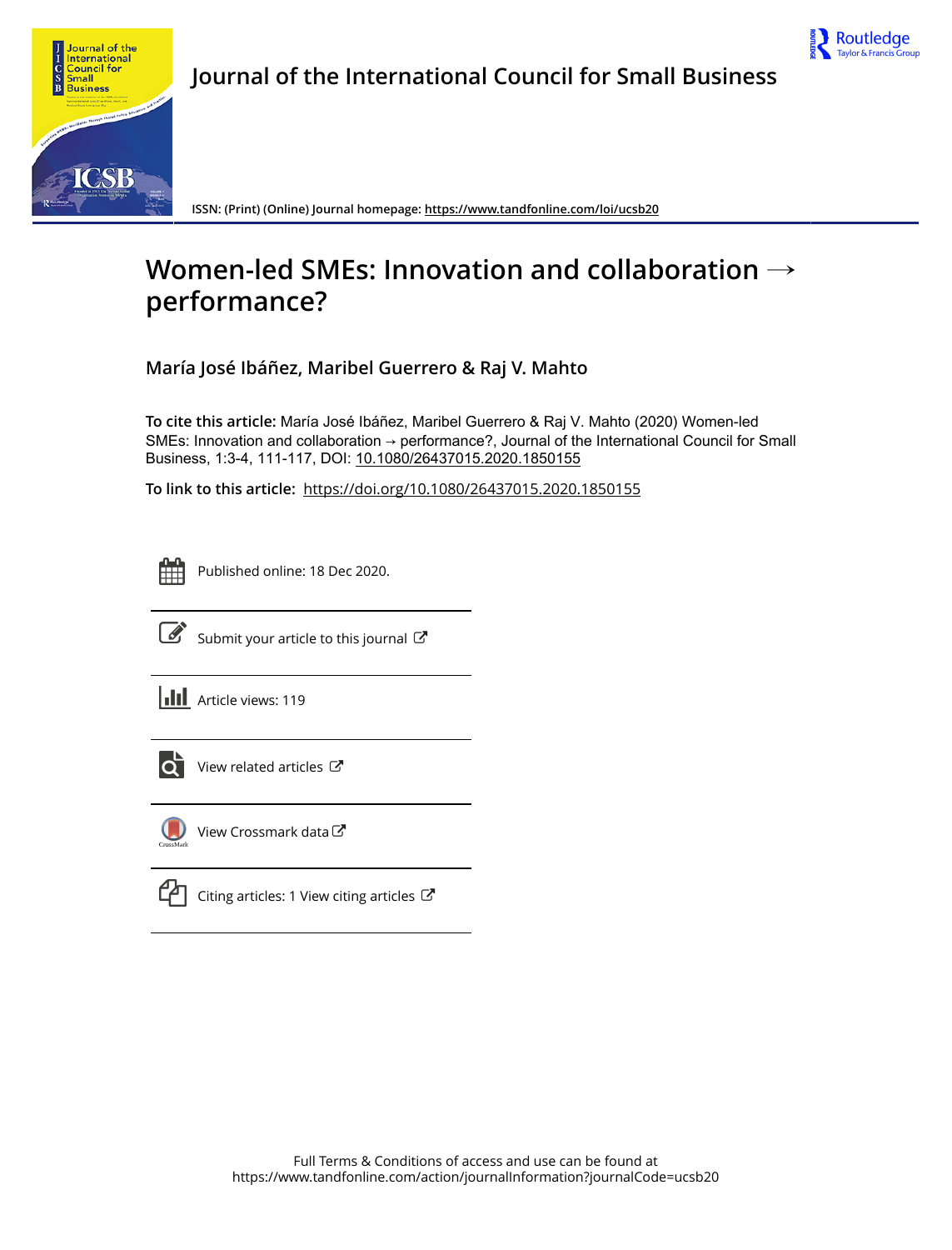

Check for updates

# **Women-led SMEs: Innovation and collaboration** → **performance?**

M[a](#page-1-0)ría J[o](http://orcid.org/0000-0001-7387-1999)sé Ibáñez<sup>a</sup>, Maribel Guerrero D[a,b,](#page-1-0) and Raj V. Mahto<sup>c</sup>

<span id="page-1-1"></span><span id="page-1-0"></span><sup>a</sup>Facultad de Economía y Negocios, Universidad del Desarrollo, Santiago, Chile; <sup>b</sup>Northumbria Centre for Innovation Regional Transformation and Entrepreneurship (iNCITE), Newcastle Business School, Northumbria University, Newcastle, UK; 'Anderson School of Management, University of New Mexico, Albuquerque, USA

#### **ABSTRACT**

Scholars and practitioners recognize the importance of innovation and collaboration for enhancing business performance. Gender diversity also influences business performance, either directly or indirectly. Gender diversity in a board of directors improves companies' innovative performance and, consequently, their performance. However, research on innovation in women-led small and medium-sized enterprises (SMEs) is limited, which significantly restricts our understanding of the innovation–performance relationship in such businesses. Thus, in this study, using a sample of 503 women-led SMEs, we show that innovation is not a determinant of businesswomen's business performance. Our study provides insights into how women-led SMEs deciding to innovate or collaborate are unable to appropriate the benefits suggested in the literature.

#### **KEYWORDS**

Women CEO; SME; innovation; collaborative innovation; firm performance; emerging economies

### **Introduction**

The hypothesis of a positive relationship between innovation and business performance has been widely accepted in academic research (Chen et al., [2009](#page-5-0); Gronum et al., [2012](#page-6-0); Hernandez-Espallardo et al., [2018;](#page-6-1) Ramadani et al., [2019](#page-6-2); Singhal et al., [2020](#page-7-0)). Innovation and collaborative innovation have been shown to contribute to business development and economic growth (Christensen, [1998\)](#page-5-1). Several studies highlight that gender diversity on the board of directors positively affects innovation performance and, consequently, higher company performance (Chen et al., [2018](#page-5-2); Ruiz-Jiménez & Fuentes-Fuentes, [2016](#page-6-3); Guerrero, [2020\)](#page-6-4). This study questions whether innovation is really important for women-led small and medium-sized enterprises (SMEs). It has also been found in the literature and statistics that businesswomen engage in low levels of innovation and collaboration (GHK, Technopolis, [2008;](#page-6-5) Vershinina et al., [2019\)](#page-7-1). Little research has been found regarding women-led SMEs' innovative and collaborative behavior (Belghiti-Mahut et al., [2016\)](#page-5-3). This gap invites exploration beyond the simple difference in performance between male and female entrepreneurs due to innovation and collaboration.

CONTACT Raj V. Mahto, Ph.D. <sup>©</sup> rmahto@unm.edu **□** Professor, Anderson School of Management, 1 University of New Mexico, MSC05 3090, Albuquerque, NM 87131-0001, USA.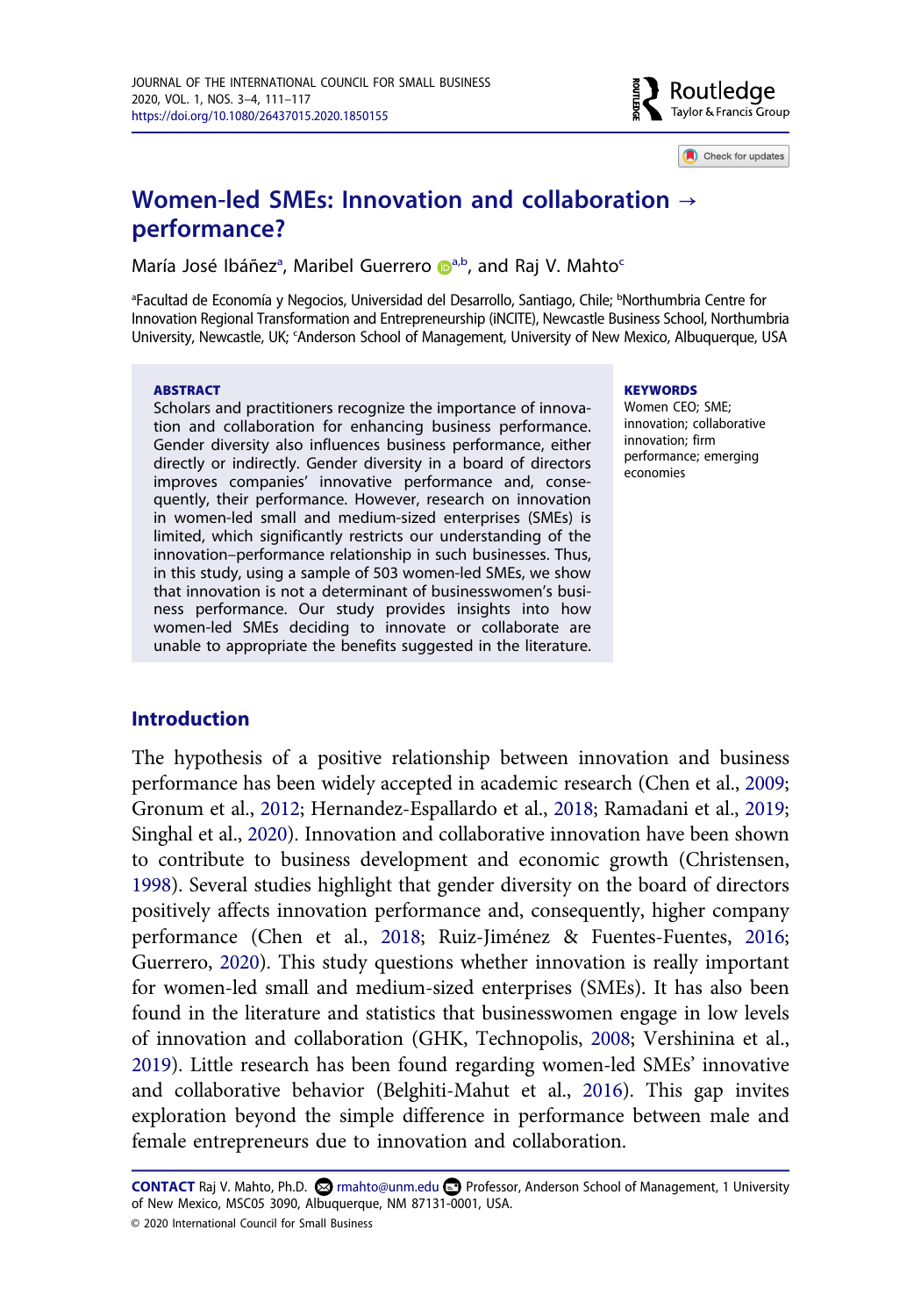112  $\left(\rightarrow\right)$  M. J. IBÁÑEZ ET AL.

The Average Treatment Effect (ATE) estimator is calculated by propensity score matching (PSM) to determine if, of all the SMEs led by women, those that have innovated or collaborated have better performance than those that have not. This research shows no significant relationship between innovation and company performance, nor is the effect of collaborative innovation significant. It is interesting to observe how SMEs led by women decide to get involved in innovation activities, or collaborations do not manage to appropriate the improvements in business performance that have been widely reported in the literature.

This article continues with the theoretical framework and the development of hypotheses. In the third section, the methodology and results are presented. The conclusions and discussion are included in the fourth section. The fifth section contains the implications of the study.

#### **Theoretical framework**

Innovation has been of particular interest to academic research, as it allows for business growth and generates competitive advantages (Christensen, [1998\)](#page-5-1). Recently, a topic that has attracted attention in this field is collaborative innovation and how those involved can establish mutually beneficial relationships (Diamond & Vangen, [2017;](#page-6-6) Yström & Agogué, [2020\)](#page-7-2). Through collaborative innovation, companies can access resources, such as capital, information, knowledge, and technology, through a cooperation agreement with external actors that involve specific actions to contribute to each party (Ferreira et al., [2017\)](#page-6-7).

Collaboration with different external actors (for example, suppliers, competitors, universities, customers) improves knowledge transfer, including market knowledge, and promotes innovation capacity (Clauss & Kesting, [2017\)](#page-5-4). Najafi-Tavani et al. [\(2018](#page-6-8)) found that collaborative innovation is effective when company managers have developed the capacity to scan and acquire external knowledge. In this sense, to benefit from collaborative innovation, SMEs must have absorption capacity. However, they are at a disadvantage compared to larger companies because their personnel show a lower educational level and are less willing to collaborate (Kurdve et al., [2020\)](#page-6-9). In the particular case of SMEs run by women, Ruiz-Jiménez and Fuentes-Fuentes [\(2016](#page-6-3)) concluded that women in management positions positively moderate the relationship between management skills and innovation.

One of the critical aspects of developing collaborative innovation is the amplitude of the entrepreneurs' social networks; these networks allow one to find external collaborators of different natures that enrich collaborative innovation activities (Xue et al., [2018\)](#page-7-3). Lindberg et al. ([2014](#page-6-10)) found that women entrepreneurs have smaller and more local social networks than male entrepreneurs, so they are less likely to access collaborative innovation relationships. Very little research has been done on businesswomen's collaborative innovation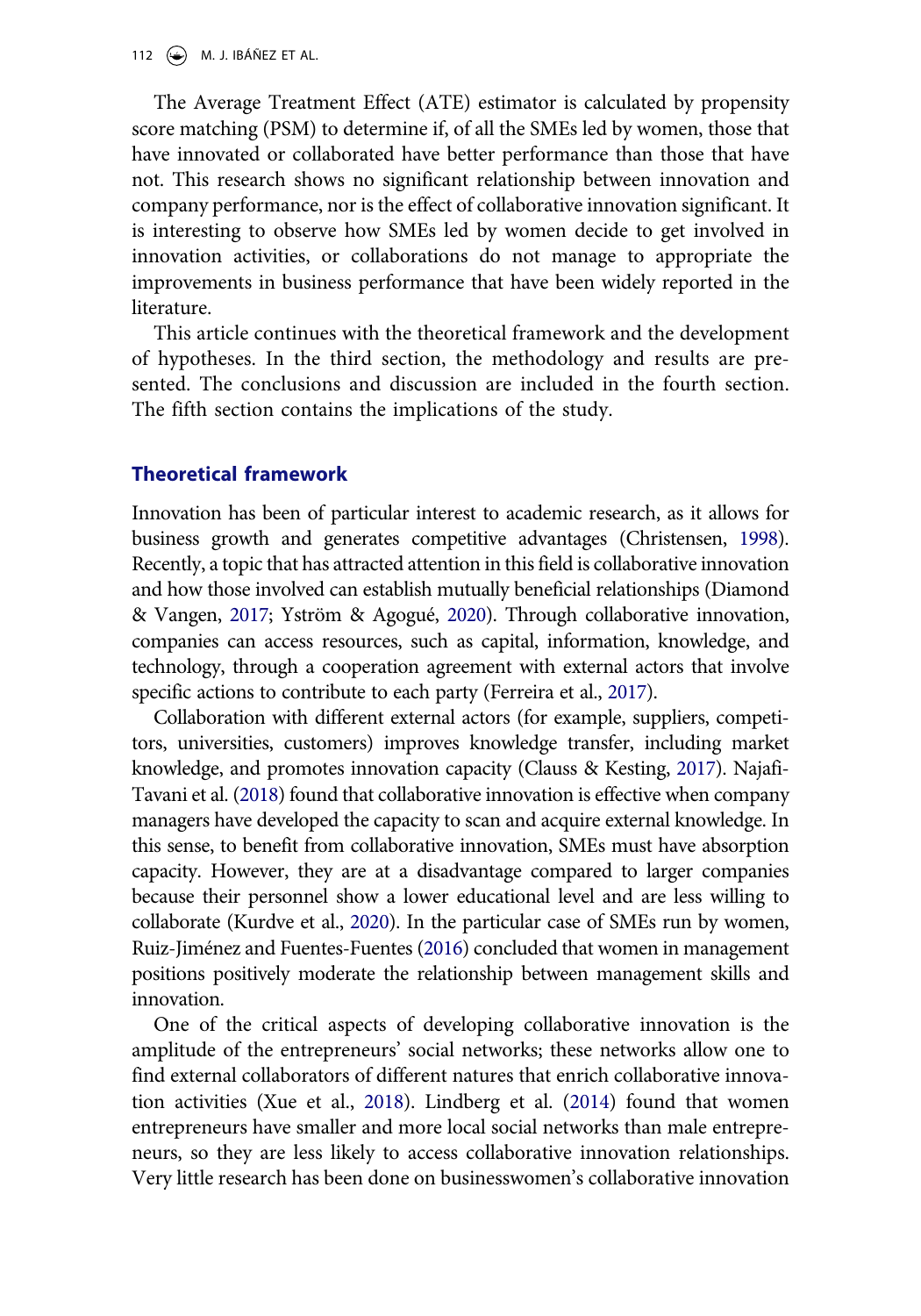behaviors (Belghiti-Mahut et al., [2016\)](#page-5-3). This literature gap motivates us to explore whether SMEs led by women involved in collaborative innovation benefit from innovation and cooperative relationships. In this regard, the following hypotheses are put forward:

**H1**. *SMEs run by women who perform innovation activities have better financial performance than companies led by women who do not innovate.* 

**H2**. *SMEs run by women involved in collaborative innovation relationships have better financial performance than companies led by women who do not cooperate with others in innovation.* 

#### **Methodology and results**

These research data were extracted from the Fifth Longitudinal Survey of Companies 2017 of Chile (Instituto Nacional de Estadísticas, [2017\)](#page-6-11). This database is the largest official source of information regarding the Chilean business ecosystem and considers its business diversity representative. It considers a sample of 503 SMEs managed by women and has between 5 and 25 years of operation. The PSM method is used to obtain the ATE estimator. We identified two analysis models, first establishing whether companies that carry out innovation activities have better performance than their non-innovating counterparts. Second, we evaluate whether SMEs involved in collaborative innovation perform better than SMEs involved in this type of relationship.

The dependent variable is a measure of business performance represented by the return on assets. The selection (or treatment) variables are: In the first model, a dichotomous variable that takes the value 1 for companies that perform and 0 otherwise; in the second model, it is a binary variable that takes the value 1 if the company is involved in collaborative innovation and 0 otherwise. The control variables for both models will be the company's age, size, and capital intensity. [Table 1](#page-4-0) shows the detail of the variables, the units of measurement, and the descriptive statistics.

The results are presented in [Table 2.](#page-4-1) The first model's findings indicate that innovation activities in SMEs led by women do not represent a significant improvement in the company's financial performance  $(M = 0.023; p > .10)$  concerning companies led by women who do not innovate. In the second model, the results are not significant ( $M = 0.008$ ;  $p > .10$ ). Therefore, women-led SMEs<sup>'</sup> participation in collaborative innovation does not affect other women-led SMEs' performance. Therefore, the results obtained do not support the hypotheses raised.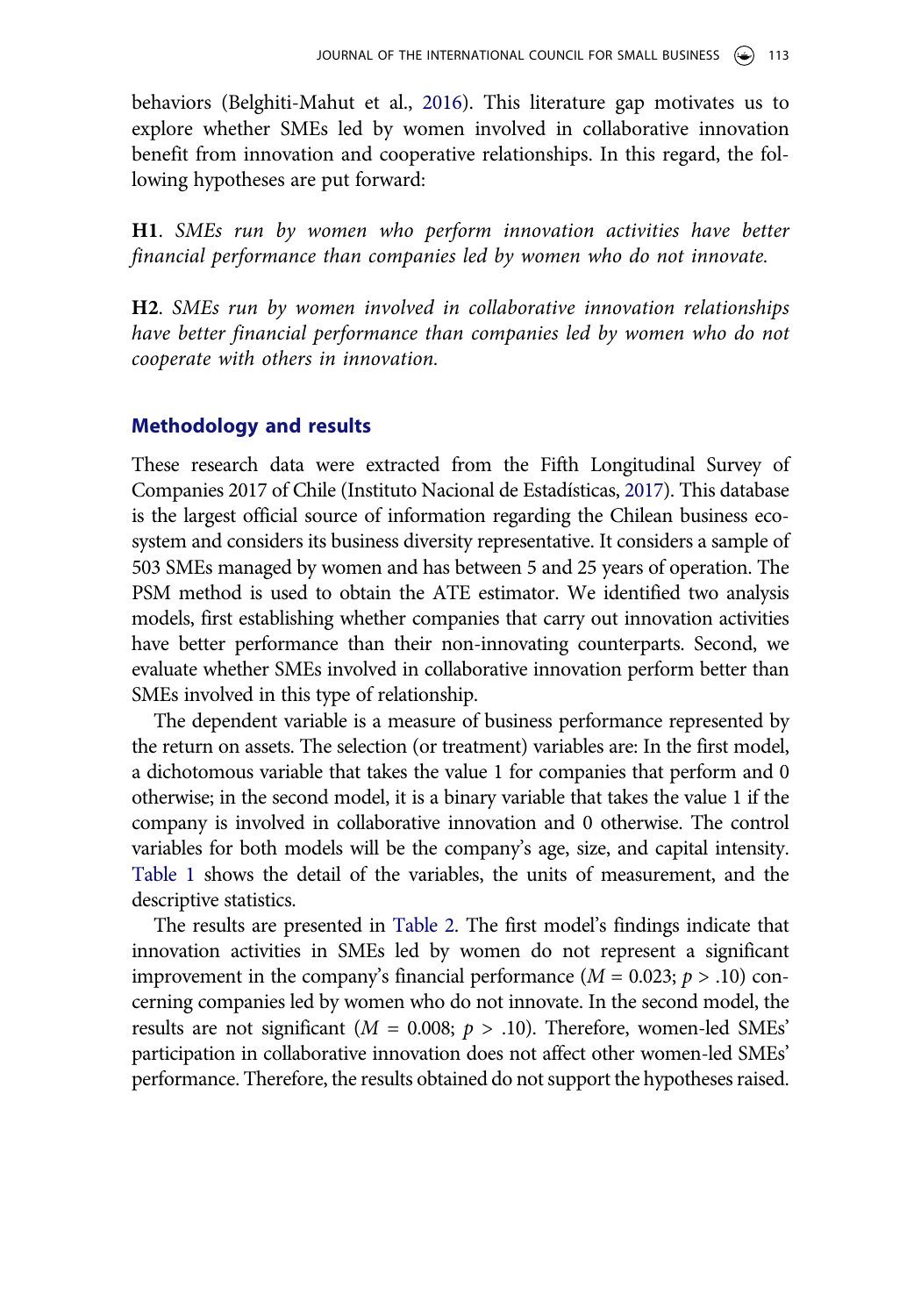114  $\left(\bigstar\right)$  M. J. IBÁÑEZ ET AL.

| Variable          | Description and measure                            | Mean     | SD        |
|-------------------|----------------------------------------------------|----------|-----------|
| Return on assets  | The ratio of net income to total assets            | 0.140    | 0.273     |
| Innovation        | $1$ = the company has innovation activities        | 0.163    | 0.370     |
|                   | $0 =$ otherwise                                    |          |           |
| Collaboration     | $1$ = the company has innovative collaborations    | 0.072    | 0.258     |
|                   | $0 =$ otherwise                                    |          |           |
| Age               | Company's age in years                             | 14.374   | 6.302     |
| Age square        | Control to account for nonlinear effects           | 246.247  | 194.488   |
| Capital intensity | The ratio of total assets to the number of workers | 37,937.8 | 313,385.4 |
| Size              | Natural logarithm of the company's fixed assets    | 12.867   | 1.828     |

<span id="page-4-0"></span>**Table 1.** Descriptive statistics.

<span id="page-4-1"></span>

| Table 2. Average Treatment Effect (ATE) for innovation and collaboration. |  |
|---------------------------------------------------------------------------|--|
|---------------------------------------------------------------------------|--|

| Return on assets         | Coef. | SD    | z    | P >  z | 95 percent conf. interval |       | Obs. |
|--------------------------|-------|-------|------|--------|---------------------------|-------|------|
| ATE                      | 0.023 | 0.036 | 0.65 | 0.516  | $-0.047$                  | 0.093 | 503  |
| innovation               |       |       |      |        |                           |       |      |
| $(1 \text{ vs. } 0)$     |       |       |      |        |                           |       |      |
| <b>ATE</b>               | 0.008 | 0.051 | 0.15 | 0.881  | $-0.093$                  | 0.108 | 503  |
| innovative collaboration |       |       |      |        |                           |       |      |
| $(1 \text{ vs. } 0)$     |       |       |      |        |                           |       |      |

*Note*. ATE = Average Treatment Effect.

#### **Discussion and conclusion**

Statistics show that women's SMEs show low participation in innovation and collaborative innovation relations with third parties (INE, [2017](#page-6-11)). Other studies have reported similar findings in different contexts (GHK, [2008;](#page-6-5) Vershinina et al., [2019\)](#page-7-1). Although it has been shown that innovation and collaborative innovation have significant positive effects on business performance (Hernandez-Espallardo et al., [2018\)](#page-6-1), this study shows that SMEs run by women and that innovate have not benefited from improvements in business performance. This research has not compared female leadership with male leadership, as is generally done. The purpose is to analyze SMEs' competitiveness through the impact of their innovation decisions on company performance. This work questions a series of investigations that claim that innovation and collaboration improve company performance (Chen et al., [2009](#page-5-0); Gronum et al., [2012;](#page-6-0) Hernandez-Espallardo et al., [2018](#page-6-1); Lee et al., [2019;](#page-6-12) Ramadani et al., [2019\)](#page-6-2). Some explanations for this counterintuitive result are proposed.

When the focus is on a specific portion of the business ecosystem, such as womenled SMEs, the effects of innovation and collaboration on these well-defined groups are more accurately captured. It opens the discussion of how generalizable results support the hypothesis about the positive relationship between innovation and business performance. It has been recognized that the field of innovation and collaboration is predominantly male (Belghiti-Mahut et al., [2016\)](#page-5-3). Therefore, gender gaps in access to opportunities and resources for innovation and collaboration are good arguments to explain why women-led SMEs are little involved in these processes. In general, SMEs have fewer capabilities and resources for innovation and collaboration (Kurdve et al., [2020\)](#page-6-9). Suppose we add to this the limited social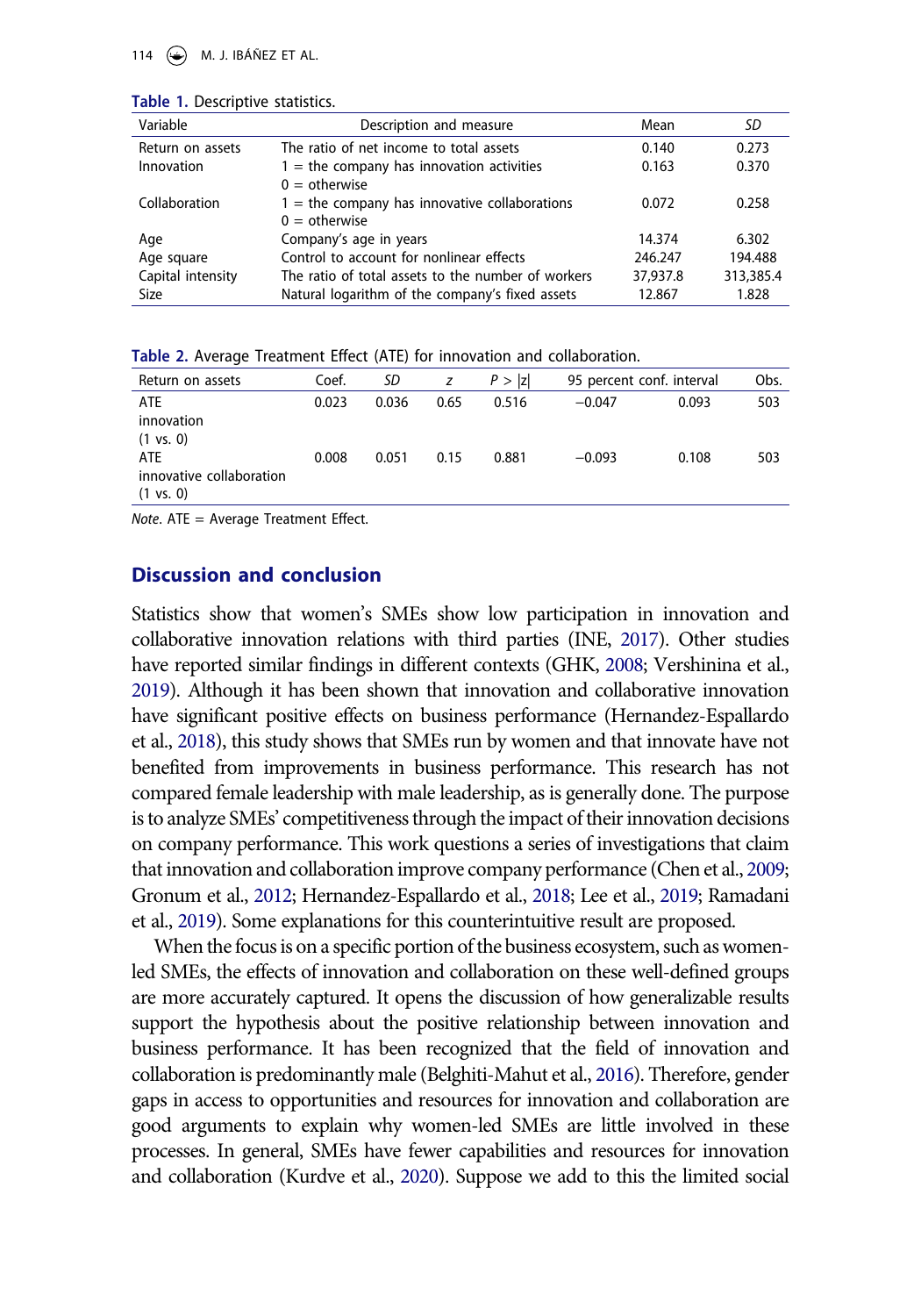networks of businesswomen (Song & Berger, [2019](#page-7-4)). In that case, the concentration of SMEs under women's leadership in low-innovation industries (Nissan et al., [2012](#page-6-13)) and the risk preferences of female managers (Huysentruyt, [2014\)](#page-6-14) makes this study relevant and interesting. Chen et al. [\(2018\)](#page-5-2), in a study of gender diversity on boards of directors, found that female directors positively influenced the company's innovative and financial performance. This study argues that when women are the highest decision-making unit in an SME, innovation's positive performance is not sustained, considering a uniquely female business environment.

#### **Implications**

It is surprising to note that women-led SMEs fail to obtain the business performance benefits from innovation or collaborations activities. It is a warning sign because lower performance in innovative SMEs can generate a setback in innovation coverage in specific business sectors. Because women-led SMEs are concentrated in lowinnovation industries, it is essential to direct entrepreneurship support programs to the insertion of women entrepreneurs in innovation-intensive economic sectors. The SMEs considered in this study have two characteristics that have been defined as lagging in innovation: they are smaller and run by women. It means that public policies that promote innovation at the business level must improve the performance of innovation by considering these two characteristics simultaneously. Before inviting entrepreneurial innovation, institutions must ensure that the entrepreneurial ecosystem is sufficiently developed to ensure growth opportunities for all.

### **ORCID**

Maribel Guerrero **b** http://orcid.org/0000-0001-7387-1999

## **References**

- <span id="page-5-3"></span>Belghiti-Mahut, S., A.-L. Lafont, & O. Yousfi. (2016). Gender gap in innovation: A confused link? *Journal of Innovation Economics & Management*, *19*(1), 159–177. [https://doi.org/10.](https://doi.org/10.3917/jie.019.0159)  [3917/jie.019.0159](https://doi.org/10.3917/jie.019.0159)
- <span id="page-5-2"></span>Chen, J., W. S. Leung, & K. P. Evans. (2018). Female board representation, corporate innovation and firm performance. *Journal of Empirical Finance*, *48*, 236–254. [https://doi.org/10.1016/j.](https://doi.org/10.1016/j.jempfin.2018.07.003)  [jempfin.2018.07.003](https://doi.org/10.1016/j.jempfin.2018.07.003)
- <span id="page-5-0"></span>Chen, J.-S., H. T. Tsou, & A. Y.-H. Huang. (2009). Service delivery innovation. *Journal of Service Research*, *12*(1), 36–55. <https://doi.org/10.1177/1094670509338619>
- <span id="page-5-1"></span>Christensen, C. M. (1998). The evolution of innovation. In R. C. Dorf (Ed.), *The Technology Management Handbook* (pp. 3.2–3.10). Boca Raton, FL: CRC Press. [https://doi.org/10.](https://doi.org/10.1201/9781003040040)  [1201/9781003040040](https://doi.org/10.1201/9781003040040)
- <span id="page-5-4"></span>Clauss, T., & T. Kesting. (2017). How businesses should govern knowledge-intensive collaborations with universities: An empirical investigation of university professors. *Industrial Marketing Management*, *62*, 185–198. <https://doi.org/10.1016/j.indmarman.2016.09.001>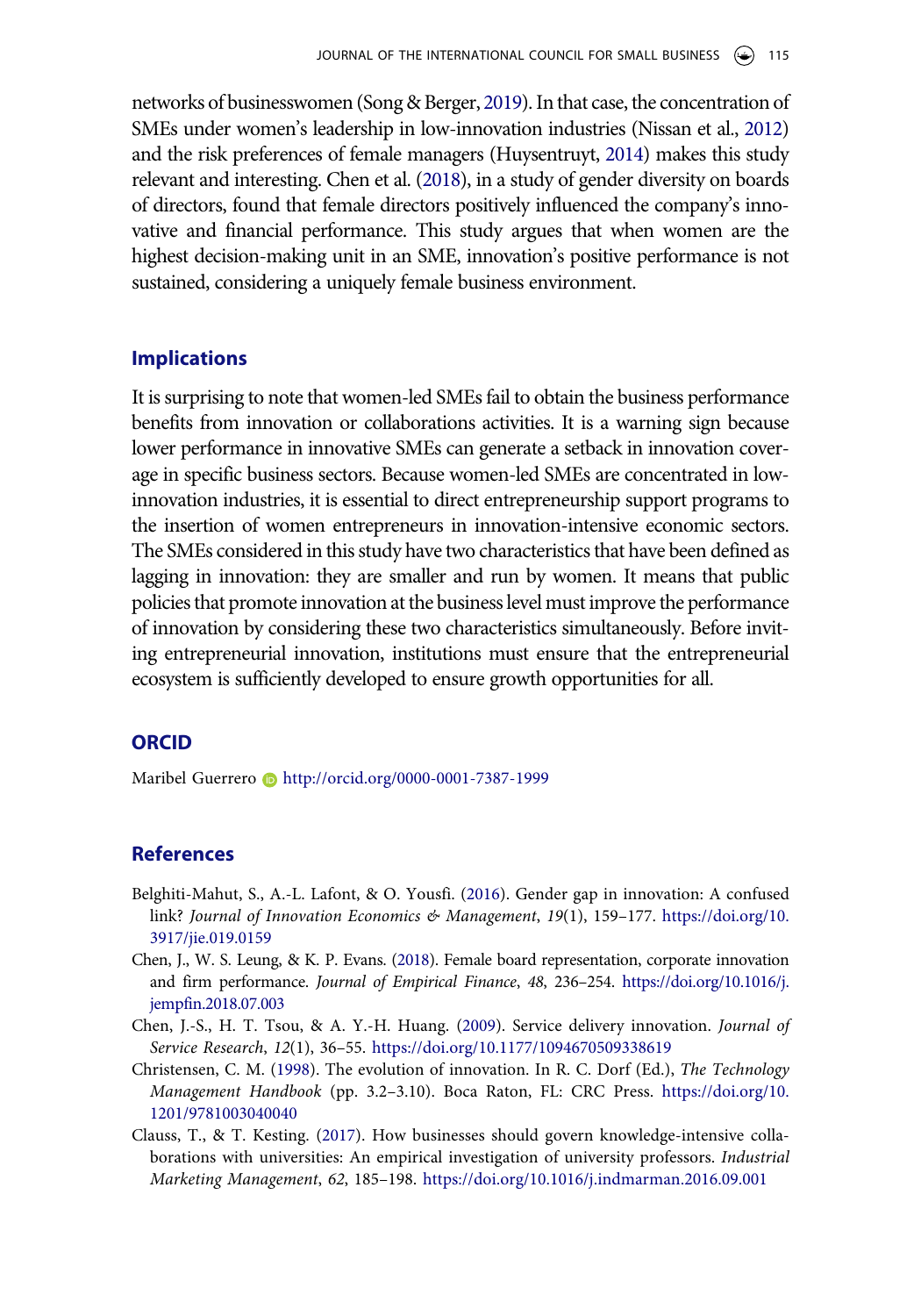- 116  $\left(\bigstar\right)$  M. J. IBÁÑEZ ET AL.
- <span id="page-6-6"></span>Diamond, J., & S. Vangen. (2017). Coping with austerity: Innovation via collaboration or retreat to the known? *Public Money & Management*, *37*(1), 47–54. [https://doi.org/10.1080/](https://doi.org/10.1080/09540962.2016.1249231)  [09540962.2016.1249231](https://doi.org/10.1080/09540962.2016.1249231)
- <span id="page-6-7"></span>Ferreira, F., Faria, J., Azevedo, A., & Marques, A. L. (2017). Product lifecycle management in knowledge intensive collaborative environments: An application to automotive industry. *International Journal of Information Management*, *37*(1), 1474–1487. [https://doi.org/10.](https://doi.org/10.1016/j.ijinfomgt.2016.05.006)  [1016/j.ijinfomgt.2016.05.006](https://doi.org/10.1016/j.ijinfomgt.2016.05.006)
- <span id="page-6-5"></span>GHK, Technopolis (2008). *Evaluation on EU legislation–directive 85/337/EEC (environmental impact assessment, EIA) and associated amendments*. Final Report submitted within the framework of ENTR/04/093-FC-Lot.
- <span id="page-6-0"></span>Gronum, S., M. Verreynne, & T. Kastelle. (2012). The role of networks in small and mediumsized enterprise innovation and firm performance. *Journal of Small Business Management*, *50*(2), 257–282. <https://doi.org/10.1111/j.1540-627X.2012.00353.x>
- <span id="page-6-4"></span>Guerrero, M. (2020). Does workforce diversity matter on corporate venturing? *Economics of Innovation and New Technology*. <https://doi.org/10.1080/10438599.2020.1843989>
- <span id="page-6-1"></span>Hernandez-Espallardo, M., F. Osorio-Tinoco, & A. Rodriguez-Orejuela. (2018). Improving firm performance through inter-organizational collaborative innovations. *Management Decision*, *56*(6), 1167–1182. <https://doi.org/10.1108/MD-02-2017-0151>
- <span id="page-6-14"></span>Huysentruyt, M. (2014). Women's social entrepreneurship and innovation. *OECD Local Economic and Employment Development (LEED) Papers*, *1*, 1–24. [https://doi.org/10.1787/](https://doi.org/10.1787/5jxzkq2sr7d4-en)  [5jxzkq2sr7d4-en](https://doi.org/10.1787/5jxzkq2sr7d4-en)
- <span id="page-6-11"></span>Instituto Nacional de Estadísticas. (2017). *Quinta Encuesta Longitudinal de Empresas*. Ministerio de Economía. [https://www.economia.gob.cl/2019/03/12/quinta-encuesta-longitudinal-de](https://www.economia.gob.cl/2019/03/12/quinta-encuesta-longitudinal-de-empresas-ele5.htm)[empresas-ele5.htm](https://www.economia.gob.cl/2019/03/12/quinta-encuesta-longitudinal-de-empresas-ele5.htm)
- <span id="page-6-9"></span>Kurdve, M., A. Bird, & J. Laage-Hellman. (2020). Establishing SME–university collaboration through innovation support programmes. *Journal of Manufacturing Technology Management* (ahead–of–print). <https://doi.org/10.1108/JMTM-09-2018-0309>
- <span id="page-6-12"></span>Lee, R., J.-H. Lee, & T. C. Garrett. (2019). Synergy effects of innovation on firm performance. *Journal of Business Research*, *99*, 507–515. <https://doi.org/10.1016/j.jbusres.2017.08.032>
- <span id="page-6-10"></span>Lindberg, M., M. Lindgren, & J. Packendorff. (2014). Quadruple helix as a way to bridge the gender gap in entrepreneurship: The case of an innovation system project in the baltic sea region. *Journal of the Knowledge Economy*, *5*(1), 94–113. [https://doi.org/10.1007/s13132-](https://doi.org/10.1007/s13132-012-0098-3) [012-0098-3](https://doi.org/10.1007/s13132-012-0098-3)
- <span id="page-6-8"></span>Najafi-Tavani, S., Z. Najafi-Tavani, P. Naudé, P. Oghazi, & E. Zeynaloo. (2018). How collaborative innovation networks affect new product performance: Product innovation capability, process innovation capability, and absorptive capacity. *Industrial Marketing Management*, *73*, 193–205. <https://doi.org/10.1016/j.indmarman.2018.02.009>
- <span id="page-6-13"></span>Nissan, E., I. Carrasco, & M.-S. Castaño. (2012). Women entrepreneurship, innovation, and internationalization. In M-A. Galindo and D. Ribeiro (Eds.), *Women's entrepreneurship and economics* (pp. 125–142). Springer. [https://doi.org/10.1007/978-1-4614-1293-9\\_9](https://doi.org/10.1007/978-1-4614-1293-9_9)
- <span id="page-6-2"></span>Ramadani, V., R. D. Hisrich, H. Abazi-Alili, L.-P. Dana, L. Panthi, & L. Abazi-Bexheti. (2019). Product innovation and firm performance in transition economies: A multi-stage estimation approach. *Technological Forecasting and Social Change*, *140*, 271–280. [https://doi.org/](https://doi.org/10.1016/j.techfore.2018.12.010)  [10.1016/j.techfore.2018.12.010](https://doi.org/10.1016/j.techfore.2018.12.010)
- <span id="page-6-3"></span>Ruiz-Jiménez, J. M., & M. D. M. Fuentes-Fuentes. (2016). Management capabilities, innovation, and gender diversity in the top management team: An empirical analysis in technology-based SMEs. *BRQ Business Research Quarterly*, *19*(2), 107–121. [https://doi.org/10.1016/j.brq.2015.08.](https://doi.org/10.1016/j.brq.2015.08.003)  [003](https://doi.org/10.1016/j.brq.2015.08.003)